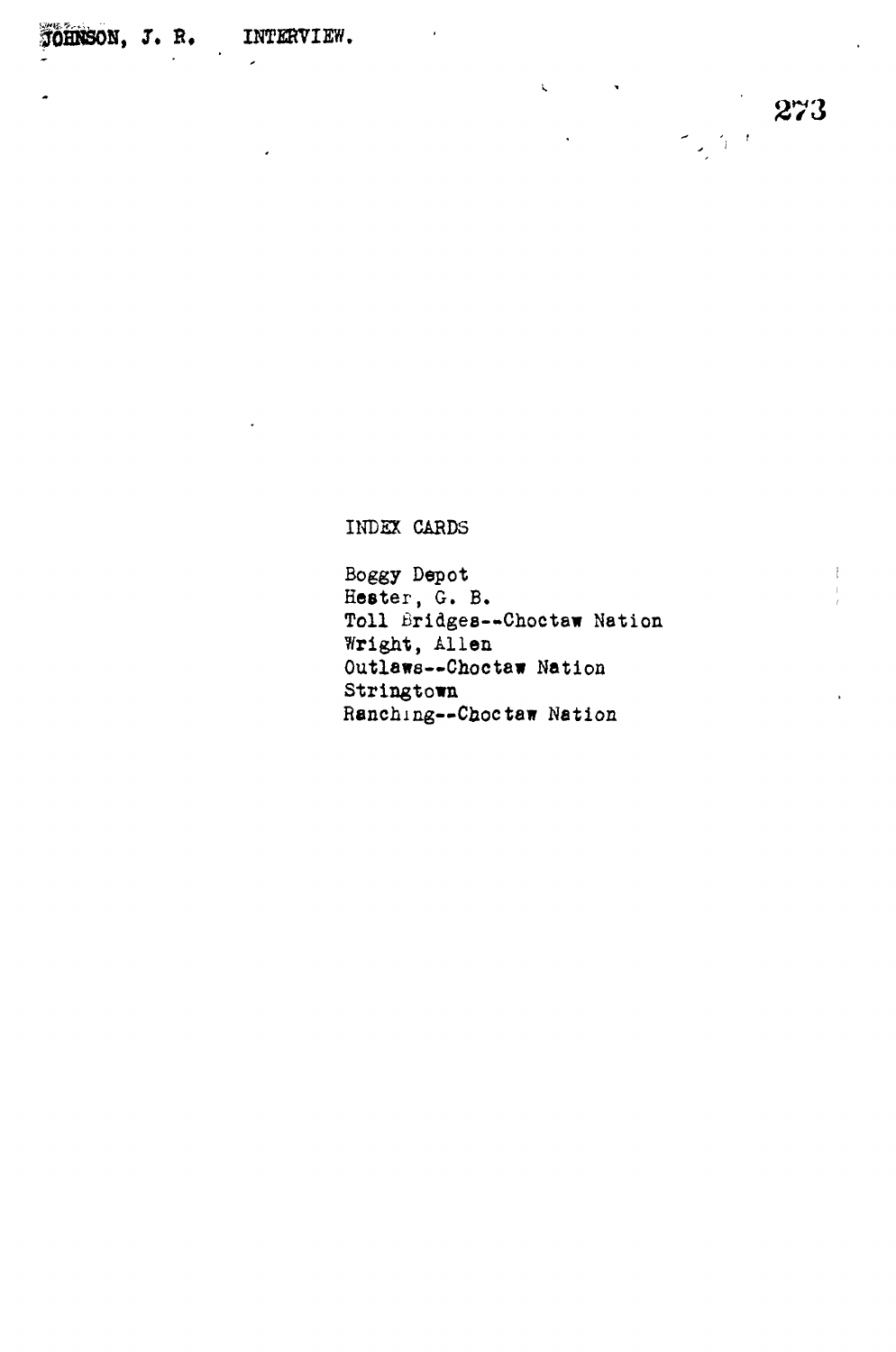**Joe Southern Field Worker 274 April 30, 1937.**

> **Interview with J. R. Johnson Atoka, Oklahoma.**

J. R. Johnson, white man, was born in Mississippi, June 15, 1859. and moved to old Boggy Depot, I. T., in 1867. He moved in 1868 to what is now new Boggy Depot. **1867. He moved in 1868 to what is now new Boggy Depot,**

When a young man he hauled freight from Atoka, I. T., to new Boggy Depot for Capt. Hester, using mule teams. Old Boggy Depot moved to its present location on account of high water and sickness.

Joe Morris built the first toll bridge across Clear Boggy River on road leading from Atoka to new Boggy Depot. This was a wooden structure. It remained there till 1900, then a steel bridge was put in its place. The present location is NE NE SW 8W of Sec 8, T 3 8 R 10 E., Atoka **location.is NE NE SW SW of See 8, T 3 8 R 10 E., Atoka**

Ed Ball was the first postmaster at new Boggy Depot and Dr. Lumas was the first medical doctor. He was a white man. <sup>#</sup>I remember<sup>s</sup>, says Mr. Johnson, "three U. S. Marshals, Bill Colbert, Charles Faudree and Charles Kilgore". Indian Lighhorsemen or policemen's names were <sup>Turner</sup> furnbull and Dave Hodge, who served from 1890

were the survey of the survey of the Dave Hodge, who served from 1890 to the Survey of the Survey of the Survey of the Survey of the Survey of the Survey of the Survey of the Survey of the Survey of the Survey of the Surve